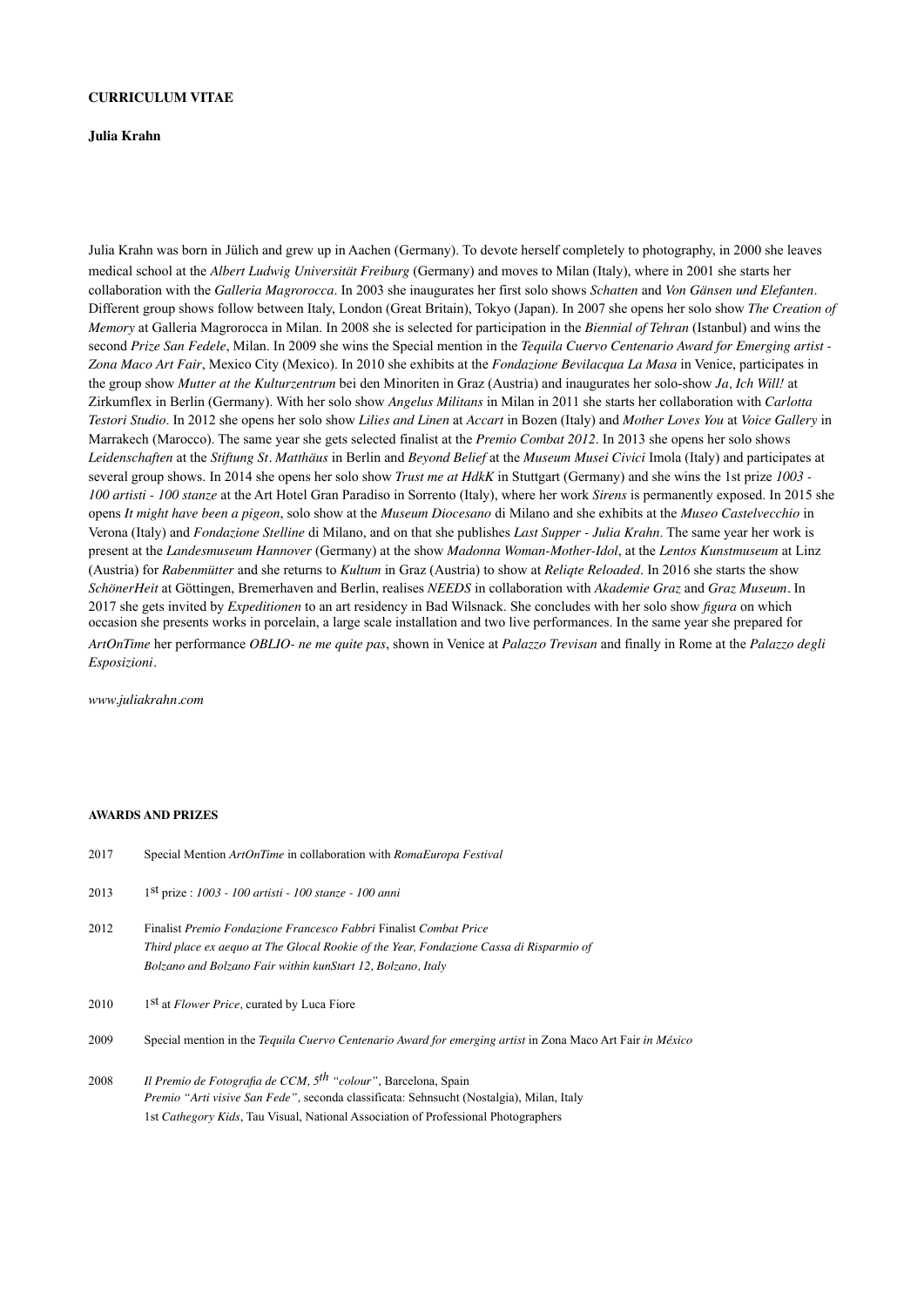## **SOLO EXIBITIONS**

- 2018 *SchönerHeit*, Marktkirche Hanover, opening 21st February 218
- 2017 *Figura*, in collaboration with Stiftung St. Matthäus and Land Brandenburg, Bad Wilsnack, Germany. Catalogue *Song Song Stills,* Antonella Cattani Contemporary, Bolzano, Italy. Catalogue
- 2016 *SchönerHeit,* in collaboration with Anna-von-Borries Foundation, Gottinga, Bremerhaven, Berlin, Germany. Book
- 2015 *Julia Krahn It might have been a Pigeon,* Diocesan Museum Milan. Book
- 2014 *Trust ME,* HdKK, Stuttgart, Germany. Catalogue *Sirens*, ( 1st price ceremony ) 1003 Art Hotel Gran Paradiso 2013, Sorrento, Italy
- 2013 *Beyond Belief,* Museum / Musei Civi Imola, Imola, Italy. Catalogue *Leidenschaften*, Foundation St. Mathew's Church, Berlin, Germany. Catalogue
- 2012 *Mother Loves You*, Voice Gallery, Marrakech, Maroc *Lilies and linen*, Antonella Cattani Contemporary Art, Bolzano, Italy. Catalogue
- 2011 *Angelus Militans Nunc Instantis*, Carlotta Testori Studio, Milan, Italy. Catalogue
- 2010 *Ja, Ich Will,* Zirkumflex, Berlin, Germany. Limited Edition of *Holy Cards Io ed Il Treno, Sottopasso. Arte in volo*, Stazione Ferroviaria, Domodossola Artspace, Italy
- 2009 PhotoFestival, curated by Roberto Mutti and Giovanni Pelloso, exhibited at Magrorocca with *Engelstück*, Milan, Italy. Catalogue
- 2008 *Sibirisches Kind*, St.Josef und Fronleichnam's Church, Aachen, Germany
- 2007 *Dinied Childhood*, Suermondt-Ludwig Museum, Aachen, Germany *The creation of memory*, Magrorocca, Milan, Italy
- 2005 *O*, Galleria Openmind, Milan, Italy
- 2004 *Frutta Secca*, Koboo, Milan, Italy *Eiapopaia\_Ninnananna*, Galleria Openmind, Milan, Italy *B4 and after*, B4, Milan, Italy
- 2003 *Von Gänsen und Elefanten*, Tufanostudio25, Milan, Italy *Schatten*, Galleria Openmind, Milan, Italy
- 2002 *Ego-ist-ich*, Fresco-Art, Milan, Italy *Sola-io*, Cargo , Milan, Italy
- 2001 Installation, Shocking, Milan, Italy
- 2000 *Self-ich*  Rave, Milan, Italy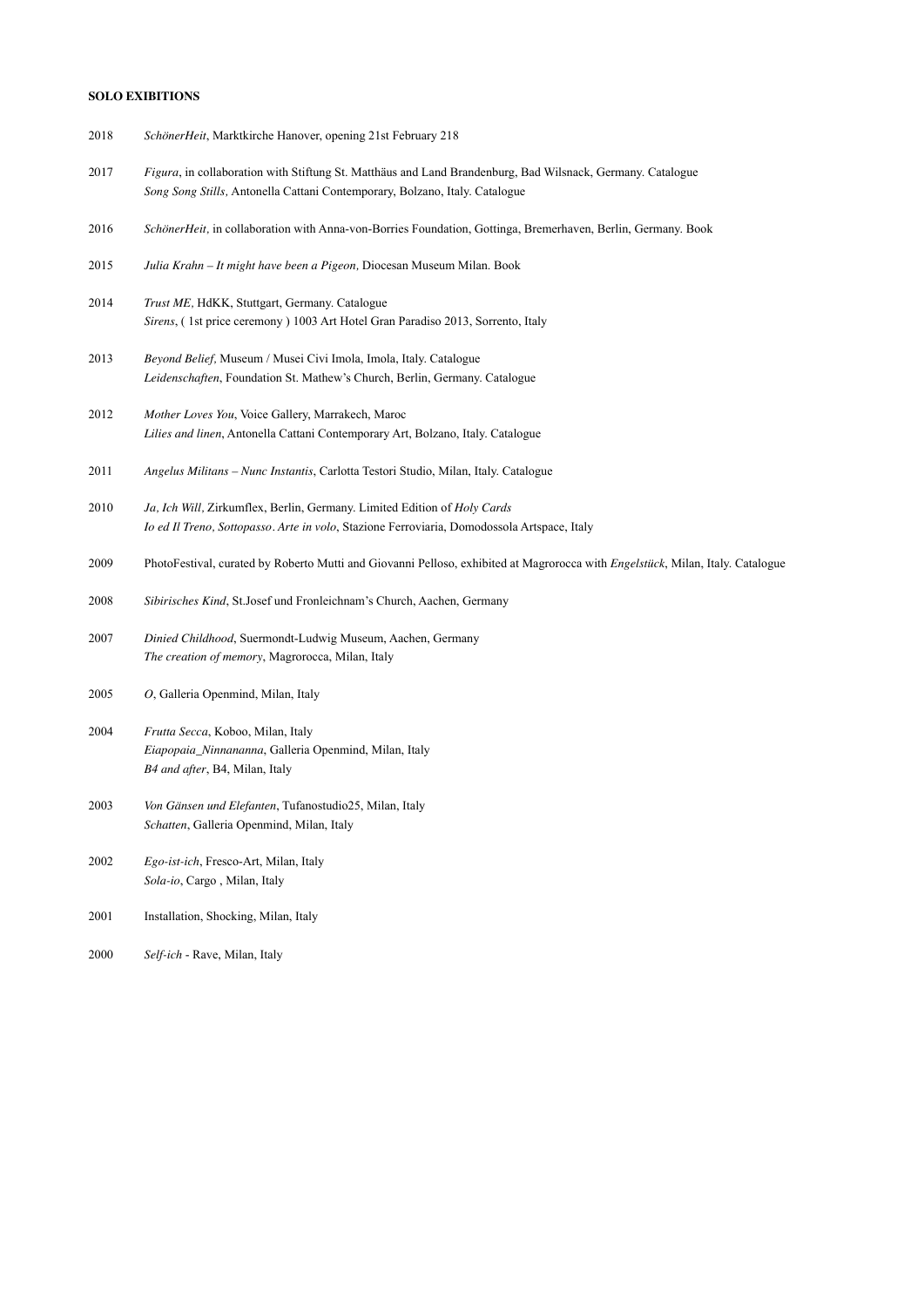# **GROUP EXIBITIONS**

*90"*, Filmcolor, Milano, IT

| 2019                                 |                                                                                                                                                      |
|--------------------------------------|------------------------------------------------------------------------------------------------------------------------------------------------------|
| 06 Sept. - 03 Nov.                   | PHEST, Festival internazionale di Arte e Fotografia, Monopoli                                                                                        |
| 14 June - 01 Dic.                    | Biennale Do Ut Do - La Morale dei Singoli, curated by Andrea Viliani,                                                                                |
|                                      | Palestra Grande - Parco Archeologico degli Scavi di Pompei, Pompei, Italy .Catalogue                                                                 |
| 26 May - 30 June                     | e fu terremoto, curated by Vittorio Erlindo, Weingarten Abbey, Germany                                                                               |
| 14 May - 10 June<br>11 May - 09 June | Il passaggio di Enea. Contesto Ucraino, Yermilov Centre, Kharkiv, Ukraine. Catalogue<br>Syart Festival, Villa Fiorentino, Sorrento, Italy. Catalogue |
| 06 March - 07 July                   | Vulgata 77, curated by Johannes Rauchenberger + Birgit Kita, Bischöfliche Dommuseum, Mainz, Germany                                                  |
| 31 Jan - 10 Feb                      | Do Ut Do - Preview x Artefiera, Archiginnasio Bologna, Italy                                                                                         |
| 2018                                 | Corpo a corpo, Università Cattolica, Milan, Italy. Catalogue                                                                                         |
|                                      | ICEA - Soundlines of Contemporary Art, Hayart, Yerevan, Armenia. Catalogue                                                                           |
|                                      | Watch your Bubble! Gallerie Nord - Kunstverein Tiergarten Berlin, Germany. Catalogue                                                                 |
|                                      | Hinsehen. Reinhören. curated by Alexander Ochs, Kleiner Michel Hamburg. Germany. EXHIBITION CENSORED!!                                               |
|                                      | Naturalism, Milan. Italy                                                                                                                             |
|                                      | Kunst Trotz(t) Ausgrenzung, Kassel, Germany. Catalogue                                                                                               |
|                                      | Vulgata, May - June, Dommuseum Mainz. Germany. Catalogue                                                                                             |
| 2017                                 | small things: good things, Alexander Ochs Private, Berlin, Germany                                                                                   |
|                                      | ZONA - Giullaume Apollinaire, 41 artists - 1 poetry - 1 book, Milan, Spazio Bigli. Book                                                              |
|                                      | OBLIO - ne me quitte pas on occasion of ArtOnTime and RomaEUROPAFESTIVAL,                                                                            |
|                                      | Palazzo Trevisan Venice, Palazzo degli Esposizioni Rome, Italy. Catalogue                                                                            |
|                                      | Quello che tu erediti dai tuoi padri, riguadagnatelo, per possederlo, Meeting, Rimini, Italy. Catalogue                                              |
|                                      | Vulgata, Kulturzentrum der Minoriten, Graz, Austria. Catalogue                                                                                       |
|                                      | Sequela, Ex-San Mattia in collaboration with Polo Museale Emilia Romagna, Bologna, Italy. Catalogue                                                  |
| 2016                                 | Über das SEIN das ANTLITZ den KÖRPER., St.Pius in Friedrichshain, Berlin, Germany.                                                                   |
|                                      | Contexto in collaboration with Fondazione Casa Testori, Edolo, Italy                                                                                 |
|                                      | NEEDS / Mittendrin., Akademie Graz, GrazMuseum, Graz, Austria. Catalogue                                                                             |
|                                      | Observation without an observer, National Gallery of Macedonia, Skopje, Republic of Macedonia. Catalogue                                             |
|                                      | Sein Antlitz Körper, curated by Alexander Ochs, St. Marien, Berlin, Germany                                                                          |
|                                      | Luther Reicht Nicht!, Kunsthaus Kaufbeuren, Kaufbeuren, Germany                                                                                      |
|                                      | La Sfida di Aracne, Nuova Galleria Morone, Milan, Italy. Catalogue                                                                                   |
|                                      | Kunst trotz(t) Handicap, Baumwollspinnerei Leipzig + Dokumentahalle Kassel, Germany. Catalogue                                                       |
| 2015                                 | Sirens - Improvisation und Video, Sophienkirche, Berlin, Germany                                                                                     |
|                                      | Madonna Woman-Mother-Idol Lower Saxony State Museum, Hanover. Catalogue                                                                              |
|                                      | Rabenmütter, Lentos Kunstmuseum Linz, Linz, Austria. Catalogue                                                                                       |
|                                      | Religte Reloaded, Kulturzentrum der Minoriten, Graz, Austria. Catalogue                                                                              |
|                                      | Bocconi Amari, MAM-Museo d'Arte dell'Alto Mantovano, Mantova, Italy. Catalogue                                                                       |
|                                      | Nutrimentum. Castelvecchio Museum, Verona, Italy. Catalogue                                                                                          |
|                                      | Last Supper, Foundation Stelline, Milan, Italy. Book                                                                                                 |
| 2014                                 | Viaggio in Germania, Ex Tribunale of Susa, Turin, Italy. Catalogue                                                                                   |
|                                      | Shaping Private Demons, Biennale of Contemporary Art, Oggiogno, Italy                                                                                |
|                                      | Prize giving ceremony: 1003 Art Hotel Gran Paradiso 2013, Sorrento, Italy                                                                            |
|                                      | Dimenticare a Memoria, Museum della Commenda, Genoa, Italy                                                                                           |
| 2013                                 | 1003 Art Hotel Gran Paradiso 2013, Sorrento, Italy                                                                                                   |
|                                      | Seelenwäsche, Cultural Centre of the Minorites, Graz, Austria                                                                                        |
| 2012                                 | Premio Fondazione Francesco Fabbri, Villa Brandolini, Solighetto, Italy. Catalogue                                                                   |
|                                      | Combat 2012 Prize, Museo Civico, Livorno, IT. Catalogue                                                                                              |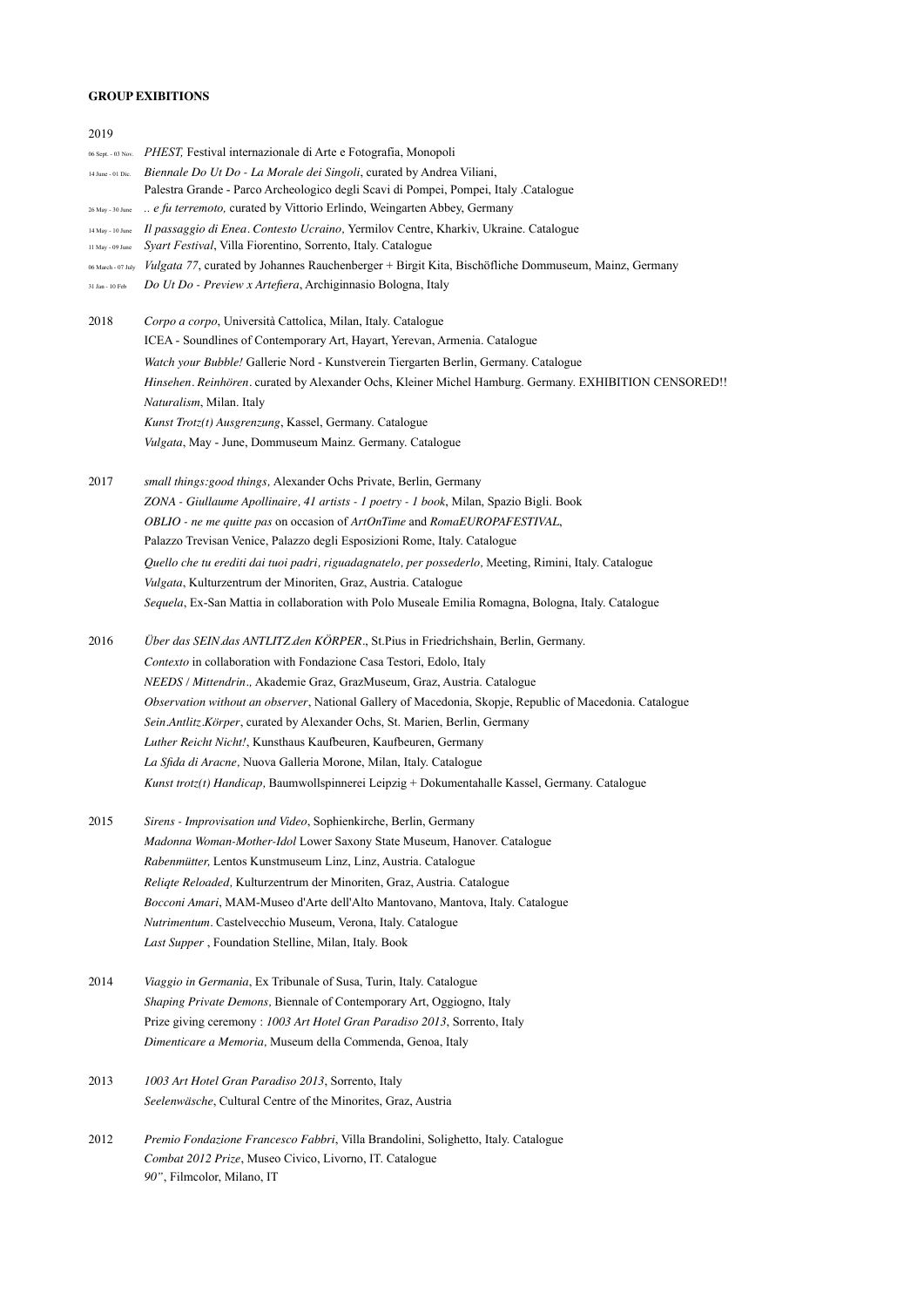211 *It's Time to say Goodbye\_2,* Changing Role, Naples, Italy *It's Time to say Goodbye*, curated by Guido Cabib, Palazzo Zenobio, Venice, Italy *Comitato Fiori di Lavanda Onlus*, auction in collaboration with Christies, Palazzo Clerici, Milan, Italy. Calatogue *Art Verona,* represented by Accart, Verona, Italy *Marrakech Art Fair*, represented by Voice Gallery, Marrakech, Morocco *Tra Cielo e Terra*, Bologna, Turin, Florence, auction in collaboration with Christies and Paideia Foundation. Catalogue *Sebben che siamo donne*, Palazzo Libera *–* Museo Diocesano Villa Lagarina,, curated by Angela Madesani, Trentino, Italy. Catalogue *Sottopasso / Arte in Volo*, Fondation Rosmini, curated by Olga Gambari, Domodossola, Italy. Catalogue *Pulsiones,* Patricia Conde Galerìa, Mecixo City, Mexico *MIA, Julia Krahn / Carlotta Testori Studio,* Superstudio, Milano, Italy. Catalogue *Diffraction,* Patricia Conde Galerìa, Mecixo City, Mexico IMAF *Eat Art* ,Dal Verme Theatre, Centro Studio Lattuada Gallery, Milan; La Mama Gallery, New York City; Italian Cultural Institute, Los Angeles. Catalogue 2010 *Mutter, Cultural Centre of the Minorites, curated by Johannes Rauchenberger and Roman Grabner, Graz, Austria. Catalogue Volta6 Basel*, Magrorocca, Basel, Swiss *Giorni Felici a Casa Testori*, Novate, Milan, Italy. Catalogue *Mangia le prugne*, Villa d'Erba, Cernobbio, Como, Italy. Catalogue *Suspence*, Fondazione Bevilacqua La Masa, curated by Carolina Lio, Venice, Italy. Catalogue 2009 Zona Maco Messico, Magrorocca, Mexico City *Il Resto del Tempo*, April, curated by Alessandro Castiglioni, Castello Visconti di Jerago, Orago, Varese, Italy. Catalogue *Delicate Nature 8 years Rojo*, Artspace, Milan, Italy 2008 NNM, Julia Krahn and Francesco Licata, Milan, Italy *Duedinovembre Artintown*, November, Turin, Italy *Biennial of Theran* in Berlin, November, Berlin, Germany Exhibition of the winners *COLOR* - *II Premio de Fotografía CCM*, Centro Cultural de Caja Castilla-La Mancha, Barcelona, Spain. Catalogue *Le Book*, October, London, GB. Catalogue Biennial Tehran *Call For Art Urban Jealousie*, curated by Amirali Ghasemi and Serhat Koksal, May, Istanbul, Turkey I*l corpo lo sa*, Galleria d'Arte Stragapedeperini, Milan, Italy *NNM.Reload, 33 Artists / 33Artworks / 3 Hours / 33 Minutes* exhibition Chapter One, Noname Magazine *Arte e Potere: La Bellezza (Im)Potente* , Premio Artivisive San Fedele, curated by Angela Madesani, Milano, Italy. Catalogue *Rooms*, MiArt art fair in Milan, Magrorocca, Milan, Italy 2005 *HUB\_Session*, Ripa di Porta Ticinese, Milan, Italy *Strandgut*, Video projection for the Notte Bianca, Milan, Italy *Conflitti Contemporanei*, Galleria Grazia Neri, Milan, Italy 2004 *Want you, yokeandzoom*, London-Tokyo 2003 *Strandgut*, Video for Unimovie, Museo di città sant Angelo, Pescara, Italy *Mistobosco*, Mi-Art, Teatro Franco Parenti, Milan, Italy *Povero Buio*, Galleria del Barcon, Milan, Italy 2001 Galleria Artistudio-Galleria d'Arte, Milan, Italy

2000 Galleria del Barcon, Milan, Itlay *Self-ich* - Rave, Milan, Italy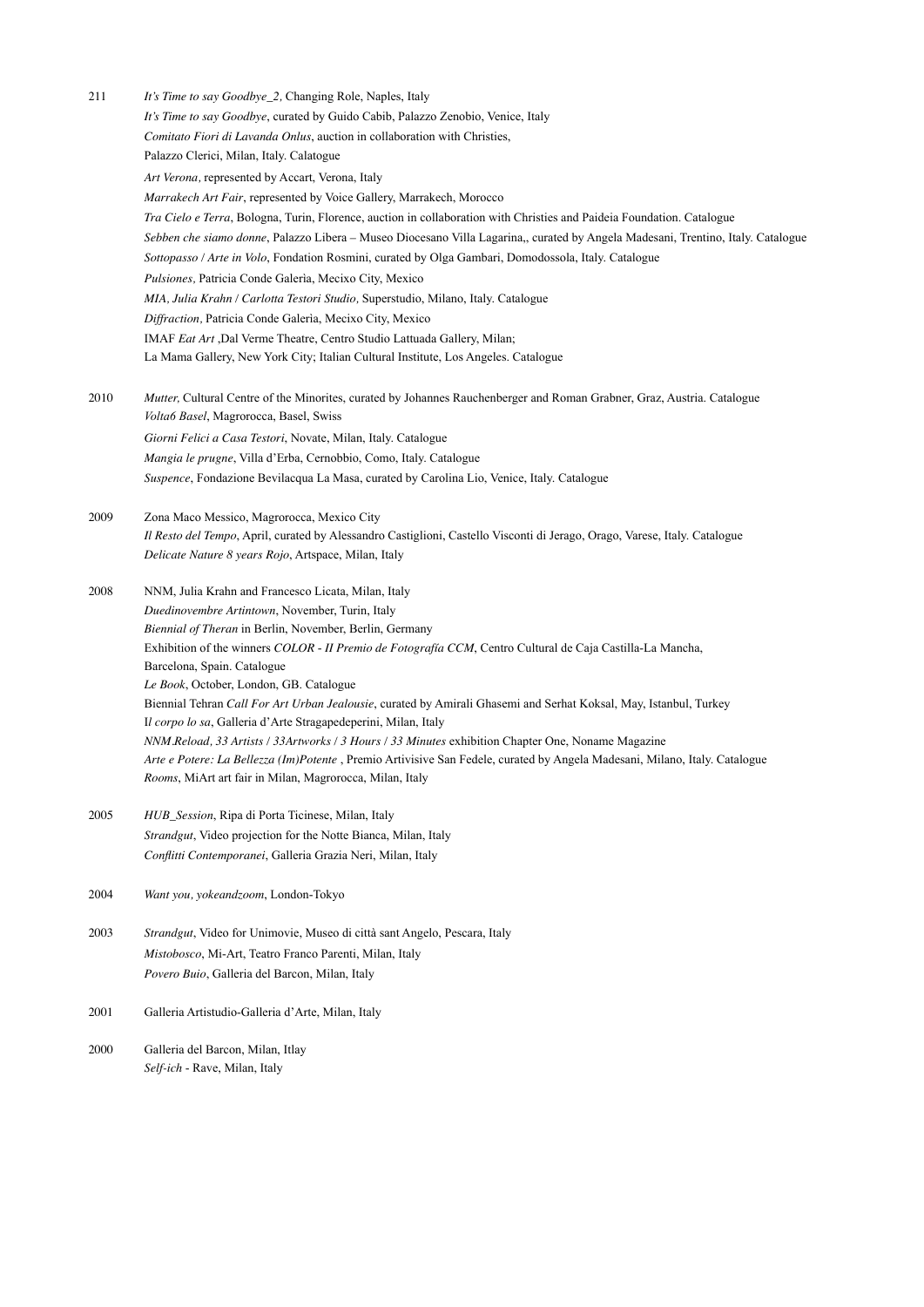#### **BIBLIOGRAPHY**

2019 June 24, *Repubblica Napoli*, "Quelle 36 opere 'donate per donare'". t/p June 15, *TG3*, "Valore Arte Etica in mostra a Pompei", Antonella Fracchiolla. p June 11, *Quotidiano del Sud - Arte*, "Da Van der Waiden a Julia Krahn. La maternità con o senza figli", Valeria Merlini, pag VIII. t/p May 6, *Napoli.Repubblica.it,* "Sorrento, Artisti contemporanei a Villa Fiorentina per un evento internazionale", Carmen Davolo. t/p May, *Kirche weltweit*, "Ausgrenzung überwinden, Verletzungen heilen", Charlotte Weber, pag. 4-7. t/p March 3, *SWR2* - "Biblische Motive in der zeitgenössischen Kunst: "Vulgata 77" in Mainz", min 2:24, Petra Pfeiffer January, *Eulenfisch Nr.21*, "Das Heilige in der biblischen Geschickte", Rudolf Kutschera, pag 21. t/p 2018 December, *Elle Decor*, "Town House per l'Arte", Rosaria Zucconi, pag.168-169. t/p September 17, *Zett - Kultur*, "Kunst und Kirche: ein schwieriges Verhältnis" Edith Moroder, pag.34-35. t/p September, *Einaudi*, "L'uomo che trema", Andrea Pomella, cover. p September, *Herder Korrespondenz* - Essay 9/2018, "Paradiesische Körper und leuchtende Wunden", Benjamin Leven. pag 46-50. t/p August, *Herder Korrespondenz* - Leitartikel 72, 8/2018, "Mut zur Mehrdeutigkeit", Claudia Keller, pag 4-5. t August, *Herder Verlag,* "Gott? - Die religiöse Frage heute*",* editor: Johannes Röser, Freiburg 2018, 416 S., HV 38297, "Über die Mauern unserer Existenz schauen", Julia Krahn, pag. 298-299. t/p July, *Vogue.it* - Photography - "33MM- Julia Krahn". t/p June 12, *NDR - Kultur,* "Keine Fotoausstellung in St. Ansgar"*,* Amelia Wischnewski radio/t/p June 10, *Die Welt Am Sonntag - Bild der Woche,* "Dieses Bild zeigt zu viel nackte Haut", pag 2. t/p June 9*, La Repubblica,* "Chi ha paura della Maternità", Chiara Gatti. t June 7*, ZEIT - Christ & Welt,* "Vor diesen Bildern hat die Kirche Angst", Stefan Schirmer, pag 2-3. t/p June 7*, ZEIT - Hamburg,* "Die Blöße der Kirche", Stefan Schirmer, pag 3. t/p June 7, *Hannoversche Allgemeine, HAZ,* "Hamburger Kirche sagt Schau mit Nacktbildern ab". t June 6, *Monopol-Magazine.de, "*Katholische Kirchengemeinde in Hamburg sagt Schau mit Nacktbildern ab", dpa. t/p *Kunst + Unterricht "Kunst. Geschichte begegnen",* Heft 417/418 | 2017, "Neue Bilder nach alten Texten", Clara Maria Töne, pag 71. t/p 21 April, *Corriere della Sera - Bergamo/Cultura*, "Castello di arte", Rosanna Scardi, pag.13. t/p 21 April, *La Repubblica - Cultura*, "Sette artiste scaldano il cuore del castello", Chiara Gatti, pag.17. t/p 20 April, *L'Eco di Bergamo,* " A Castello Oldofredi una settimana tra arte e poesia", Gloria Belotti, pag.34. t/p 17 March, *Il Manifesto*, "Mito e memoria del padre nella canzone", Steven Forti. p 2017 *Culture and Faith, Pontificium Consilium di Cultura CIVITAS VATICANA*. (Annual report of the Ministry of Culture of the Vatican) pag. p *Multifilter - Mito e Memoria del Padre nella Canzone*, Sergio Secondino Sacchi, editor: Squilibri. pag 77, 113.p *Sein.Antlitz.Körper.* Alexander Ochs, editor: Kerber. pag 84-87, 168-169, 172-173, 176. t/p *Made in Mind Magazine /Spring 2017*, interview "Julia Krahn" by Francesca Pirillo, cover + pag 5-25. t/p August 18, *La Repubblica,* "Ma sulle spalle di Anchise guardiamo il nostro futuro", pag 39. t August, *Merian - Italien,* "Kompass Mailand", pag 11. t/p July 31, *Der Prignitzer,* "Kreuzweg zum Leben erweckt", Anton Reik. t/p July 28, *Märkische Allgemeine - Prignizer Kurier,* "Julia Krahn krempelt die Wilsnacker Kirche um", Andreas König, pag 7. t/p July 14, *Il Mattino - Cultura e Società,* "Nostalgia e rancore, presentimenti elettorali", Aldo Masullo, pag 16. p April 18, *ORF,* "Vulgata - 77 Zugriffe auf die Bibel", min 4 Aprile 12, *Alto Adige,* "Julia Krahn: Il mio concetto di bellezza", Corinna Conci. t/p March 30, *Il Sole 24 Ore - Art Economy 24,* "Mecenati 2.0, performance al test del crowdfunding"Anna Maria Fazio March 16, *FF-Premiere,* "Das Lied von der Schönheit", pag. t/p March 15, *Alto Adige,* "Julia Krahn, fotografie che ricreano le emozioni vissute", Severino Perelda. t/p *March 12, ZETT kultur,* "Hohelied der Bilder", Edith Moroder, pag .34. t/p March 12, *Tageszeitung, Nr.49,* "Das Hohelied der Schönheit", Heinrich Schwazer. t/p March 4, *Corriere della Sera,* "La cattura dell'attimo", Lauretta Colonelli, pag 54.t *March 3, Alto Adige,* "Krahn da Cattani ricrea nature morte", pag 9. t/p March 2, *Tageszeitung - Kultur,* "Song Song Stills", Heinrich Schwazer, pag 20.t/p March 1, *Corriere - Cultura & Spettacoli,* "L'amore é natura morta", Nadia Marconi, pag 13. t/p February 28*, Exibart,* "Julia Krahn - Song Song Stills" February 9*, La Repubblica Bologna,* "L'ex chiesa San Mattia diventerà la casa delle arti", Paola Naldi. t/p *2016 Herder Korrespondenz Spezial 1/2016* "Marias Töchter - die Kirche und die Frauen". cover, pag 18. t/p *Habemus Corpus,* Claudio Ubaldo Cortoni, editor: Sudio Anselmiana - Roma, cover. p

*ART Magazin 02,* "Die Idylle trügt", Almut Spiegler, pag 101. t/p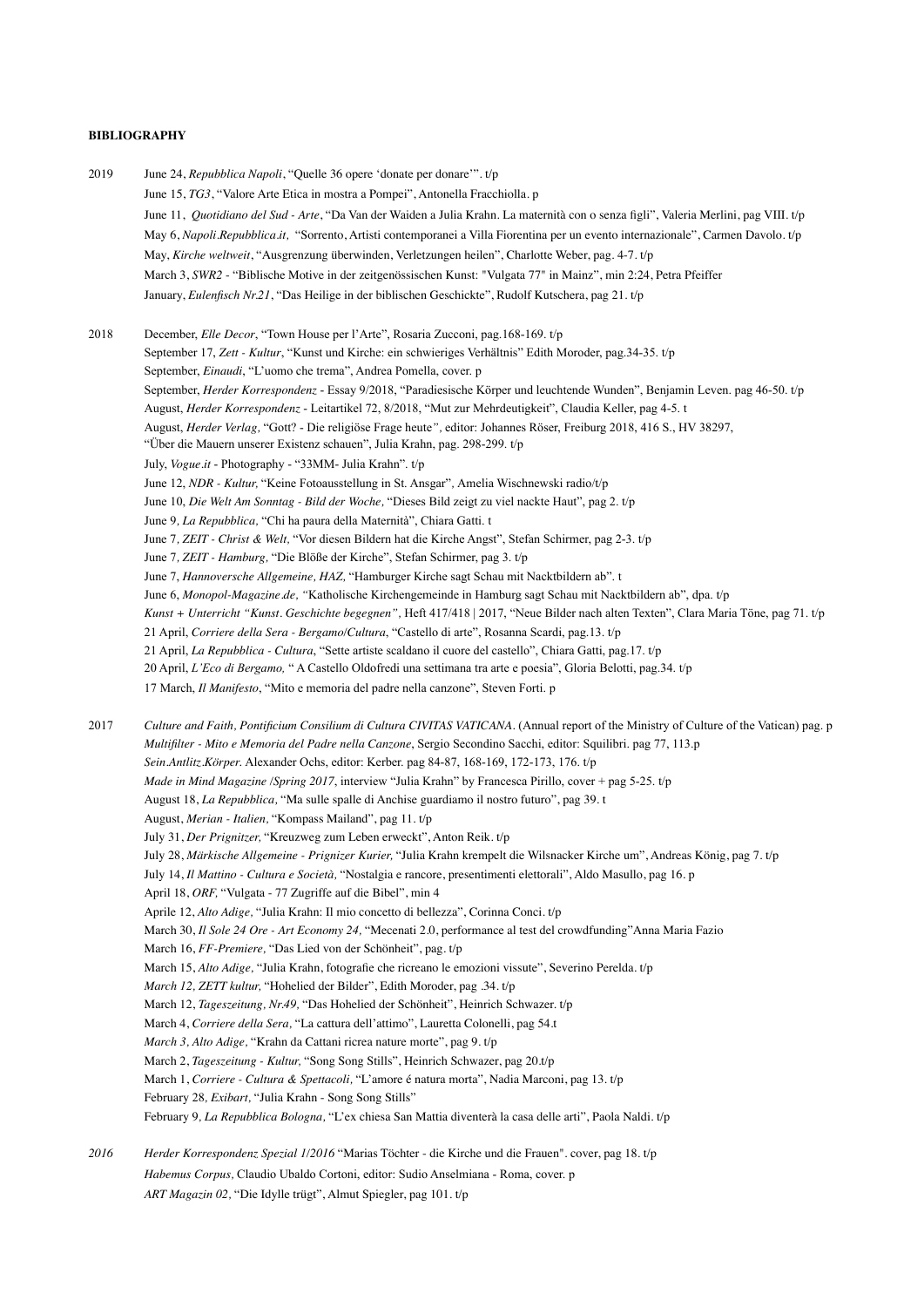*Bart Frühling 2016* , "Julia Krahn - Existenziell", Patrik Scherrer, pag 18-27. t/p November 11, *Vita,* "La tenerezza di quegli amori impossibili", Giuseppe Frangi, pag 113. t/p November 17, *Doppiozero,* " La compassione tra tenerezza e crudeltà", Pietro Barbetta. t/p November*, Neue Kunst in Kirchen,* "Maria verstört", Georg M.Roers. t/p *KUK 03,* "Julia Krahn - SchönerHeit", Michaela Karla Kühn, pag 80-81.t/p September 27*, ORF Steiermark* September 28*, Kronen Zeitung,* "Vor Special Olympics: Vom Leben mit Beeinträchtigung", MW, pag 18. t/p August 25*, Nordsee - Zeitung,* "Schön wie Taubenaugen", Anne Stürzer, pag 7. t/p August 24*, Nordsee - Zeitung - Kultur,* "Schön ist alles, was unser Herz berührt", Anne Stürzer, pag 8. t/p May 20*, Weser Kurier,* "Fotokunst aus der Diakonie". t/p May 20*, Mindener Tageblatt - Kultur,* "Schön bist du". t/p May 20*, General Anzeiger,* "Schön bist du, meine Freundin", epd. t/p May 19*, Göttinger Tageblatt,* "Schönheit im Anderssein", Angela Brünjes, Christina Hinzmann. t/p May 19*, Kulturbüro Göttingen,* "Julia Krahn: SchönerHeit - Das Hohelied der Liebe in Bildern", Charlotte Schüling. t/p May 17*, Göttinger Tageblatt,* "Künstlerin zeigt Schönheit von Behinderten", epd. t/p May 17*, HAZ Hannoversche Allgemeine,* "Künstlerin zeigt Schönheit behinderter Menschen", ep*d. t/p* May 17*, epd Kultur,* "Schön bist du", Charlotte Morgenthal. t/p May 17, *NDR - Kultur \_ Kunst*, "Das Schöne im besonderen Körper". t/p May*, NDR - Norddeutscher Rundfunk,* "Fotografin zeigt behinderte Menschen in Kirche" May*, ART Magazin,* "Rabenmütter in den Top 10 ". p May*, Bart Magazin, interview* "Julia Krahn - Existenziell", Patrick Scherrer, pag 18-27. t/p 2015 Dezember 27, *CIG -,67/2015*, "Fürchtet Euch nicht", jsp, pag 1. t/p Kunst und Kirche 03/2015 - *Das ist mein Leib*, "Per visibilia ad invisibilia", Christhard-Georg Neubert, pag 12,14. t/p *Kunstplan Hannover*, Cover. p November, *art,* " Von der Göttermutter zur Jungfrau der Popmusik", pag 112. t/p October 15, *HAZ - Kultur*, "Kampf und Trauer", Daniel Alexander Schacht, pag 6. t/p October 15, *Neue Presse - Kultur*, "Wie eine Jungfrau", Stefan Golisch, pag 19. t/p October 14, 5:30pm, *SAT.1*, "Madonna, Landesmuseum Hannover würdigt Heilige Maria mit einer Sonderausstellung" October 14, *NDR*, "Von der Mutter – zur Kultfigur", Jürgen Deppe October 7, *DiePresse*, "Steirischer Herbst: Der verborgene Gott im Bild", Thomas Kramar. t October 2, *Der Standart*, "Wo Maria aus den High Heels schlüpfen darf", Colette M.Schmidt, pag 4. t/p August 25, *Rai Radio 3*, "Qui Comincia – Julia Krahn ", Anna Menichetti e Ennio Speranza, 43min *Kunst und Kirche / KuK 02\_2015*, "Innere Bilder - am eigenen Körper getragen.", Johannes Rauchenberger,pag 18-23. t/p July / August, *Espoarte*, "Open Studios – Julia Krahn, dondolando sull'altalena... coi piedi per terra", Matteo Galbiati, pp.13-17 t/p August 9, *Il fatto quotidiano*, "Around". t/p July 21, *arte.sky.it*, "L'arte spirituale di Julia Krahn". t/p July 19, *Manifesto*, "Maternità – Non frutto di geni bensì di desiderio - Massimo Recalcati", Rocco Ronchi, pag 7. p July 16, *larena.it*, "Nutrimentum, quando l'arte alimenta l'uomo", Maria Teresa Ferrari. t/p July 16, *Avvenire* , "Julia Krahn e la domanda di fede dell'artista", Alessandro Beltrami. t/p June 9, *Wall Street International – Arte* / wsimag.com , "Julia Krahn presso il Museo Diocesano di Milano". t/p June 9, *Corriere della Sera*, "L'Ultima Cena di Julia Krahn", Chiara Vanzetto, pag 19. t/p June 8, *Il Fatto* , "Julia Krahn", pag 7. t/p

 June 8, *Espoarte/ espoarte.net* "Julia Krahn al Diocesano di Milano: quando la fotografia parla di sacro e di spiritualità", Matteo Galbiati. t/p

June 6, *La Stampa - Arte*, "Julia Krahn", pag 25. t/p

 May, *Gott Hat Kein Museum - No Museum has God*, "Julia Krahn", Johannes Rauchenberger, pag 209-223,472 – 775,804,805,830,831. t/p April 26, *Corriere della Sera – La Lettura* "Le nuove Madri", Gustavo Pietropolli Charmet, pag 2-3. t/p *Kunst und Kirche 03/2015* - Das ist mein Leib, "Per visibilia ad invisibilia", Christhard-Georg Neubert, pag 12,14. t/p

2014 December, *Viaggio in Germania*, "Julia Krahn", Michele Bramante, catalogue. t/p December 19, *HAZ - Hannoversche Allgemeine ZEITUNG*, "Madonna kommt!", Daniel Alexander Schacht, pag 7. t/p December 19, *Neue Presse, Kultur - Cover*, "Blick zurück nach vorn - Das Landesmuseum präsentiert seine Zukunftspläne", Stefan Glohlisch. t/p November 17, *Doppiozero.com*, "La compassione tra tenerezza e crudeltà", Pietro Barbetta. p November 13, *Vimeo*, "Sirens - Intervista con Julia Krahn", Pierpaolo Stellato. video June 14, *Arte news*, "Emozione e Bellezza nelle immagini di Julia Krahn", Laura Sgobbi. t/p May, *VO+America*, "Rebel with a cause", Matteo Guizzardi, pag 70-71. t/p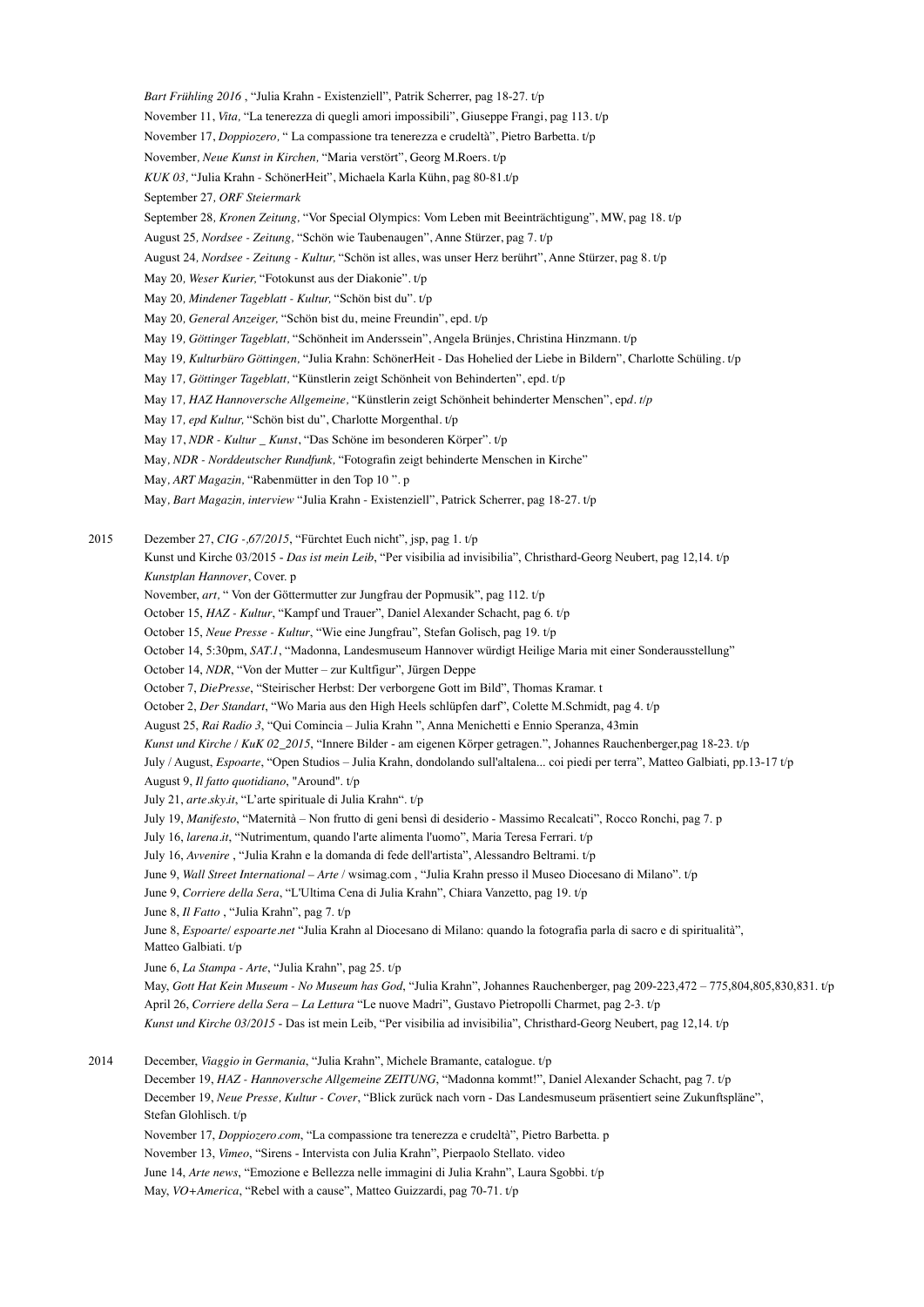April, *Die Zeit - C&W, N°18*, "Ein Bild, ein Satz, ein Wunder", Ralf Meister. p February 07, *Vogue Gioiello*, "Julia Krahn", Paola Aurucci. t/p

2013 November 10, *la Repubblica*, "Artissima & Co. prese d'assalto e la creatività accende la notte" 2013, Gabriele Guccione, Martina Paglieri, *Grandi Eventi - Torino*. p October 08, *Artribune.it*, "La Solitudine di Julia Krahn, Santa Nastro. t/p May - August, *Artribune*, "Julia Krahn", Angela Madesani, N° 13-14, pag 30 - 31. t/p March, *Zeitzeichen Magazin Zeitgeschehen*, "Leidenschaft in der Passion". t/p *Leidenschaften / Passioni*, "Leidenschaften", Ralf Meister, catalogue *Leidenschaften / Passioni* "Forse era un piccione", Luca Doninelli, catalogue *Beyond Belief* "Conversazione fra Julia Krahn e Angela Madesani", Angela Madesani, catalogue *Artribune*, "Voice Gallery", Antonello Tolve. p February 10, *Die Kirche*, "Spuren in Mehl", Lammert-Türk, interview, N°6, pag 15. t/p February 06, *Berliner Zeitung*, "Die Tur öffnen, wenn jemand klopft", Ingeborg Ruthe, N°31, pag 24. t/p January 21, *Corriere della Sera*, rubrica economia, "Eventi Arte Fiera si rinnova. La scommessa di Bologna", Paolo Manazza, pag. 24 t/p

2012 December 20, *Artribune*, "Julia Krahn alla Voice Gallery di Marrakech", Marta Cereda. t/p November 23, *Die Zeitung am Sonntag*, "Aktfotografie klassisch - und doch nicht", Edith Moroder, pag 36. t/p August, *Espoarte*, "Photo Insight... Dentro l'occhio del fotografo – Julia Krahn", Silvia Conta, n.76, pag 72. t/p August, I*mage in progress magazine*, "Engel and Engelstueck". t/p April, *Das Südtiroler Wochenmagazin*, "Verdichtete Gefühle". t/p April 06, *Artribune.it*, "Julia Krahn e la nuda corporeitá", Claudio Cucco. t/p March 15, *Cultura & Spettacoli*, "Julia Krahn, fotografie che ricreano le emozioni vissute", Severino Perelda. t/p March 04, *Tageszeitung Sonntag*, "Einübung in den Tod", Heinrich Schwazer. t/p February 23, *Die Zeitung am Sonntag*, "Aktfotografie klassisch und doch nicht", Edith Moroder, pag 36. t/p February 17, *Cultura & Spettacoli*, "Tra foto e ceramiche l'arte di Julia Krahn è alla Galleria Cattani", pag 31. t/p *Antonella Cattani Contemporary Art*, "Lilies and linen - Julia Krahn", Nadia Marconi, catalogue.

2011 October 01, *Milano Finanza*, "In Gestione - Meglio uno straniero", Stefania Peveraro, pag 28. t June 28, *MIA Fair -Youtube*, "Interview with Julia Krahn".video June – Dicember, *Il cerchio e le linee*, "Sebbene che siamo donne", Antonio Cossu, pag 16-18. t/p May 14, *Il Giorno*, "Le foto rubano il mestiere alla pittura e anche l'Ultima Cena diventa un click", An.Gi., pag 11. t/p May 13, *La Stampa*, "A Milano la fotografia si fa fiera", Rocco Moliterni, pag 25. t/p May, *Welt Der Frau*, "Bilder machen Mutter," Michaela Herzog, pag 61. t/p February 23, *Vivimilano*, "Shop ART / Un angelo alla vostra porta", Giovani Pelloso, N°7, pag 56. t/p February 22, *la Repubblica*, "Carlotta Testori, nipote d'arte" Simone Mosca. t/p February 22, *Corriere della Sera*, "Un'altra Testori nel nome dell'arte", Chiara Vanzetto, pag 21. t/p February 18, *Milano.Repubblica.it*, "Julia Krahn, un angelo fra eros e arte". t/p February 17, *la Repubblica, Tutto Milano*, "Il corpo di Julia Krahn", pag 7. t/p February 17, *la Repubblica, Tutto Milano* "L'etera Julia Krahn si trasforma in angelo", Roberto Mutti, pag 23. t/p February 16, *Corriere della Sera, ViviMilano*, "Nunc Instantis", Giovanni Pelloso. t/p February 13, *Il sole24ore*, "Nunc Instantis", Marina Mojana *Carlotta Testori Studio*, "Angelus Militans – Julia Krahn", Sergio Risaliti, catalogue

2010 *Kunst und Kirche* "Mutter Unser" cover. p *Kunst und Kirche*, "Selbstverwirklichte Leere", Roman Grabner, pag 28-33. t/p October, *Abitare*, "Casa Testori", Luca Doninelli, N° 506, pag 23. t/p October, *Die steiriche Kircheninfo - Kunst und Kultur*, "Die Kunst nimmt die Kirche nicht ernst!", pag 56-57. t/p June 23, *la Repubblica*, "Testori: gli amici riaprono la casa Villa Testori a Novate", Chiara Gatti. t/p June 23, *Corriere della Sera*, "Benvenuti a casa Testori", Francesca Bonazzoli, photo "Mutter und Tochter", pag 15. p/t June 19, *La Stampa*, Giorni felici 2 a casa Testori, Marco Vallora, photo "Mutter", pag 37. t/p *CIG, Christ in Gegenwart*, N° 50. t "Mutter in tausend Bildern", Jurgen Springer *Giorni Felici*, "Julia Krahn - Mutter und Tocher", Alessandro Castiglioni, catalogue *Suspence*, "Julia Krahn", Carolina Lio, catalogue. t/p

2009 November, *Obiettivo Digitale*, "Julia Krahn tra arte e fotografia commerciale: l'intervista", Monica Papagna, interview. t/p April, *Vogue México*, "Angelo 5" Jesùs Huarte, pag 180. t/p March 31, *Premi Fotografi Volume*, Denis Curti, Roberto Mutti, pag 54-268-395-486, Triennale Milano. t/p *Il Resto del Tempo*, Alessandro Castiglioni and Michele Lombardelli, catalogue